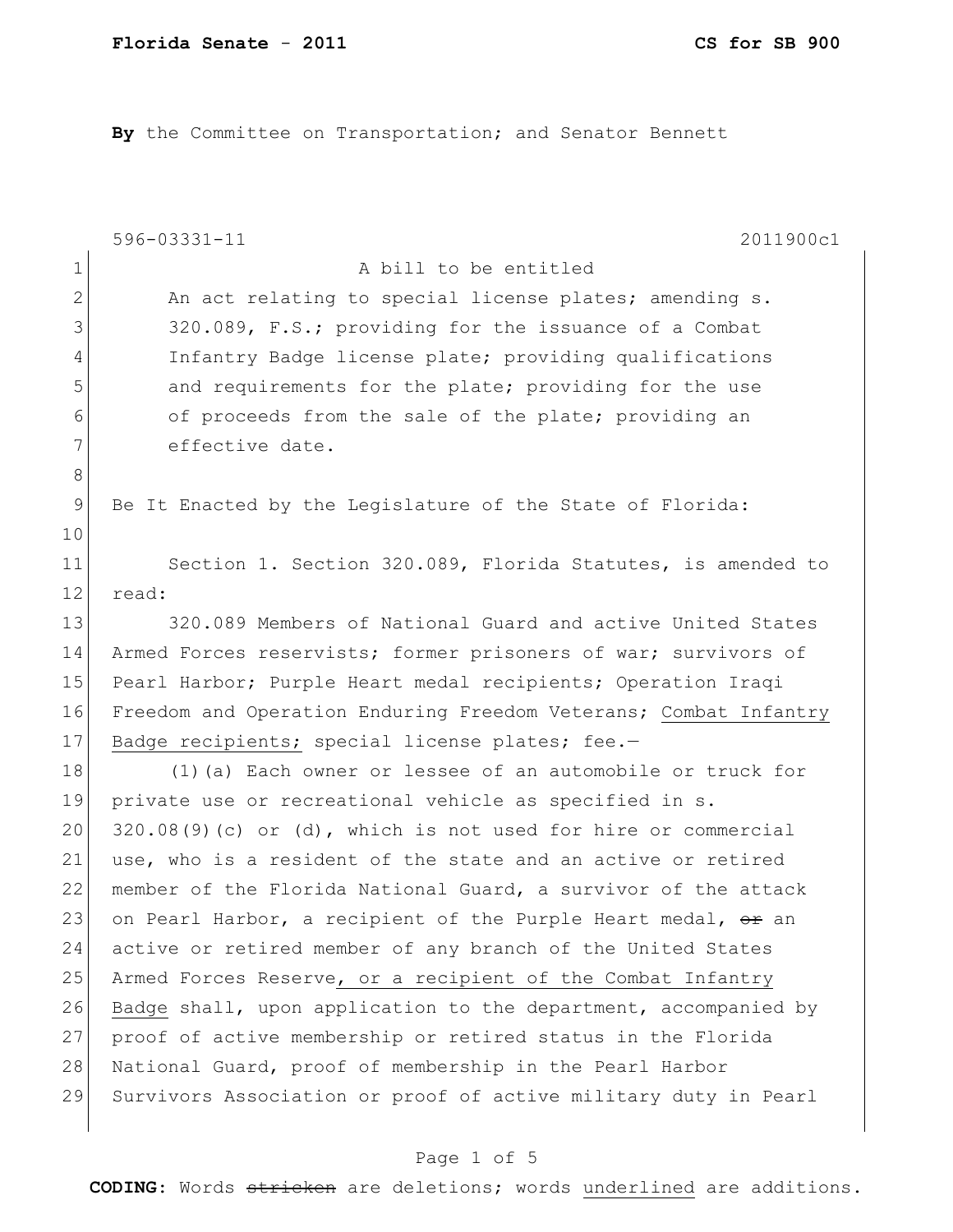596-03331-11 2011900c1 30 Harbor on December 7, 1941, proof of being a Purple Heart medal 31 recipient,  $\Theta$ r proof of active or retired membership in any 32 branch of the Armed Forces Reserve, or proof of membership in 33 the Combat Infantrymen's Association, Inc., or other proof of 34 being a recipient of the Combat Infantry Badge, and upon payment 35 of the license tax for the vehicle as provided in s. 320.08, be 36 issued a license plate as provided by s. 320.06, upon which, in 37 lieu of the serial numbers prescribed by s. 320.06, shall be 38 stamped the words "National Guard," "Pearl Harbor Survivor," 39 "Combat-wounded veteran," or "U.S. Reserve," or "Combat Infantry 40 Badge," as appropriate, followed by the serial number of the 41 license plate. Additionally, the Purple Heart plate may have the 42 | words "Purple Heart" stamped on the plate and the likeness of 43 the Purple Heart medal appearing on the plate.

44 (b) Notwithstanding any other provision of law to the 45 contrary, beginning with fiscal year 2002-2003 and annually 46 thereafter, the first \$100,000 in general revenue generated from 47 the sale of license plates issued under this section shall be 48 deposited into the Grants and Donations Trust Fund, as described 49 in s. 296.38(2), to be used for the purposes established by law 50 for that trust fund. Any additional general revenue generated 51 from the sale of such plates shall be deposited into the State 52 Homes for Veterans Trust Fund and used solely to construct, 53 operate, and maintain domiciliary and nursing homes for 54 veterans, subject to the requirements of chapter 216.

55 (c) Notwithstanding any provisions of law to the contrary, 56 an applicant for a Pearl Harbor Survivor license plate or a 57 Purple Heart license plate who also qualifies for a disabled 58 veteran's license plate under s. 320.084 shall be issued the

#### Page 2 of 5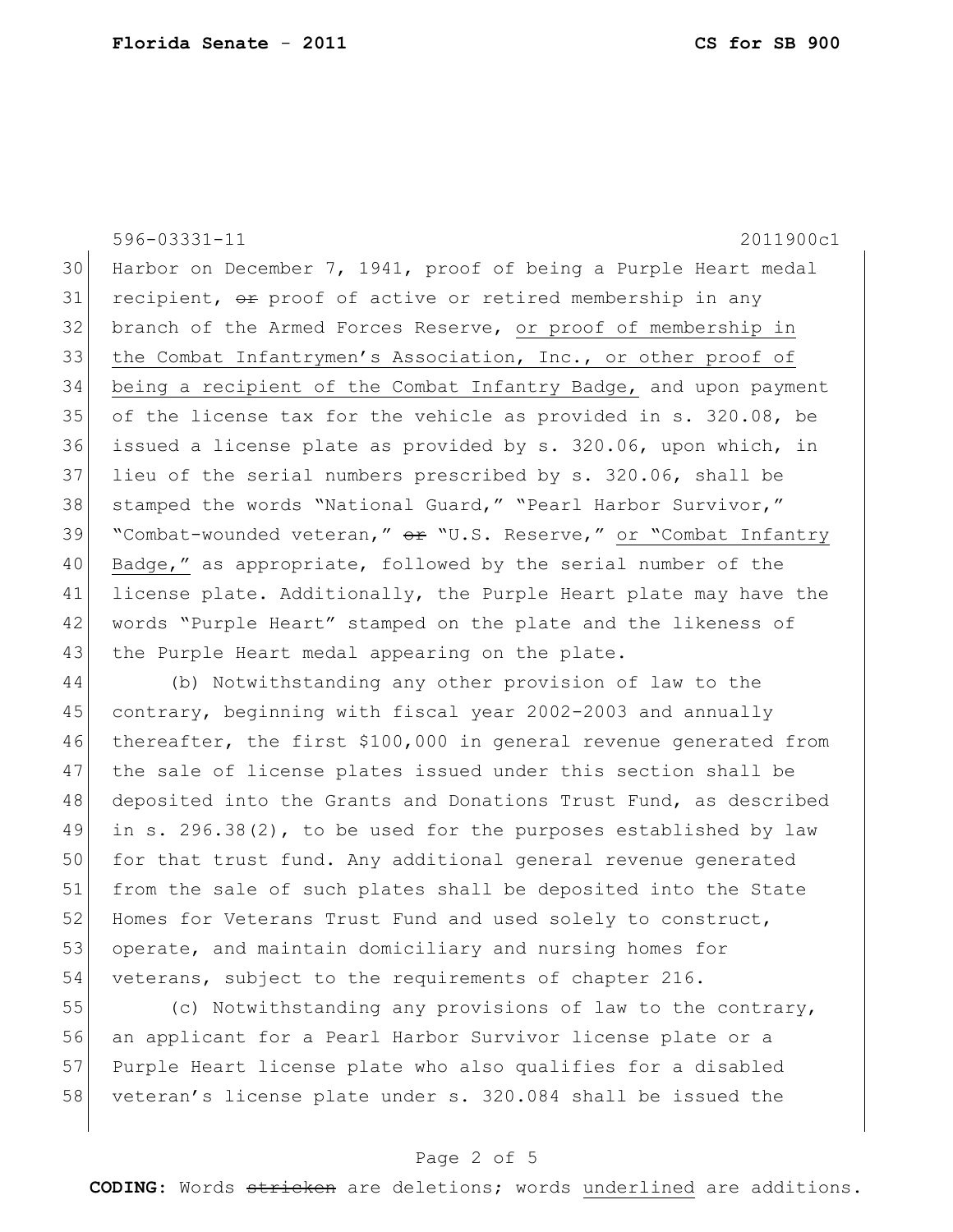596-03331-11 2011900c1 59 appropriate special license plate without payment of the license 60 tax imposed by  $s. 320.08$ . 61 (2) Each owner or lessee of an automobile or truck for 62 private use, truck weighing not more than 7,999 pounds, or 63 recreational vehicle as specified in s.  $320.08(9)(c)$  or (d), 64 which is not used for hire or commercial use, who is a resident 65 of the state and who is a former prisoner of war, or their 66 unremarried surviving spouse, shall, upon application therefor 67 to the department, be issued a license plate as provided in  $s$ . 68 320.06, on which license plate are stamped the words "Ex-POW" 69 followed by the serial number. Each application shall be 70 accompanied by proof that the applicant meets the qualifications 71 specified in paragraph (a) or paragraph (b). 72 (a) A citizen of the United States who served as a member

73 of the Armed Forces of the United States or the armed forces of 74 a nation allied with the United States who was held as a 75 | prisoner of war at such time as the Armed Forces of the United 76 States were engaged in combat, or their unremarried surviving 77 spouse, may be issued the special license plate provided for in 78 this subsection without payment of the license tax imposed by s. 79 320.08.

80 (b) A person who was serving as a civilian with the consent 81 of the United States Government, or a person who was a member of 82 the Armed Forces of the United States who was not a United 83 States citizen and was held as a prisoner of war when the Armed 84 Forces of the United States were engaged in combat, or their 85 unremarried surviving spouse, may be issued the special license 86 plate provided for in this subsection upon payment of the 87 license tax imposed by s. 320.08.

#### Page 3 of 5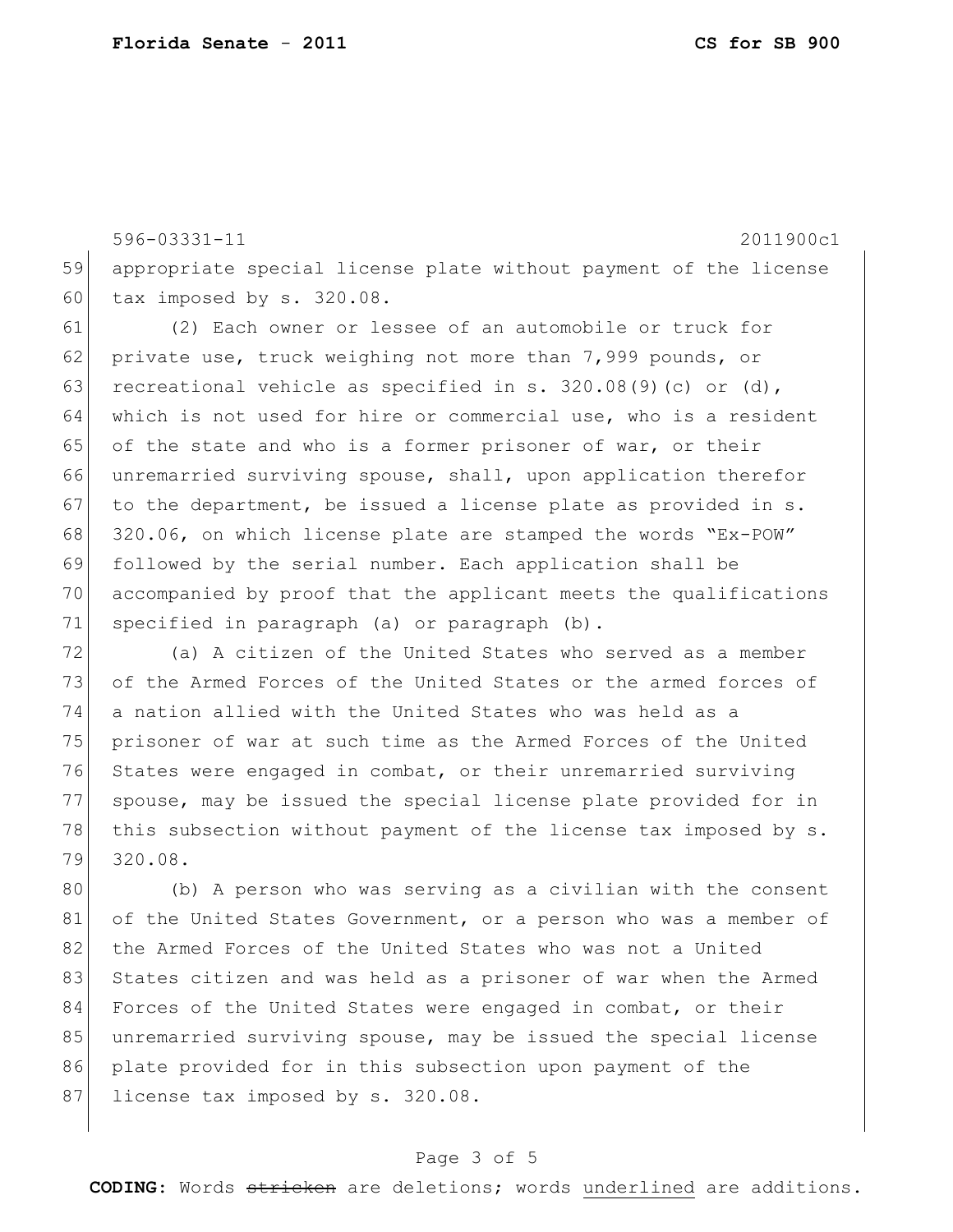596-03331-11 2011900c1

88 (3) Each owner or lessee of an automobile or truck for 89 private use, truck weighing not more than 7,999 pounds, or 90 recreational vehicle as specified in s.  $320.08(9)(c)$  or (d), 91 which is not used for hire or commercial use, who is a resident 92 of this state and who is the unremarried surviving spouse of a 93 recipient of the Purple Heart medal shall, upon application 94 therefor to the department, with the payment of the required 95 fees, be issued a license plate as provided in s. 320.06, on 96 which license plate are stamped the words "Purple Heart" and the 97 likeness of the Purple Heart medal followed by the serial 98 number. Each application shall be accompanied by proof that the 99 applicant is the unremarried surviving spouse of a recipient of 100 the Purple Heart medal.

 (4) The owner or lessee of an automobile or truck for 102 private use, a truck weighing not more than 7,999 pounds, or a recreational vehicle as specified in s. 320.08(9)(c) or (d) 104 which automobile, truck, or recreational vehicle is not used for 105 hire or commercial use who is a resident of the state and a current or former member of the United States military who was deployed and served in Iraq during Operation Iraqi Freedom or in 108 Afghanistan during Operation Enduring Freedom shall, upon application to the department, accompanied by proof of active 110 membership or former active duty status during one of these operations, and upon payment of the license tax for the vehicle as provided in s. 320.08, be issued a license plate as provided 113 by s. 320.06 upon which, in lieu of the registration license number prescribed by s. 320.06, shall be stamped the words "Operation Iraqi Freedom" or "Operation Enduring Freedom," as appropriate, followed by the registration license number of the

### Page 4 of 5